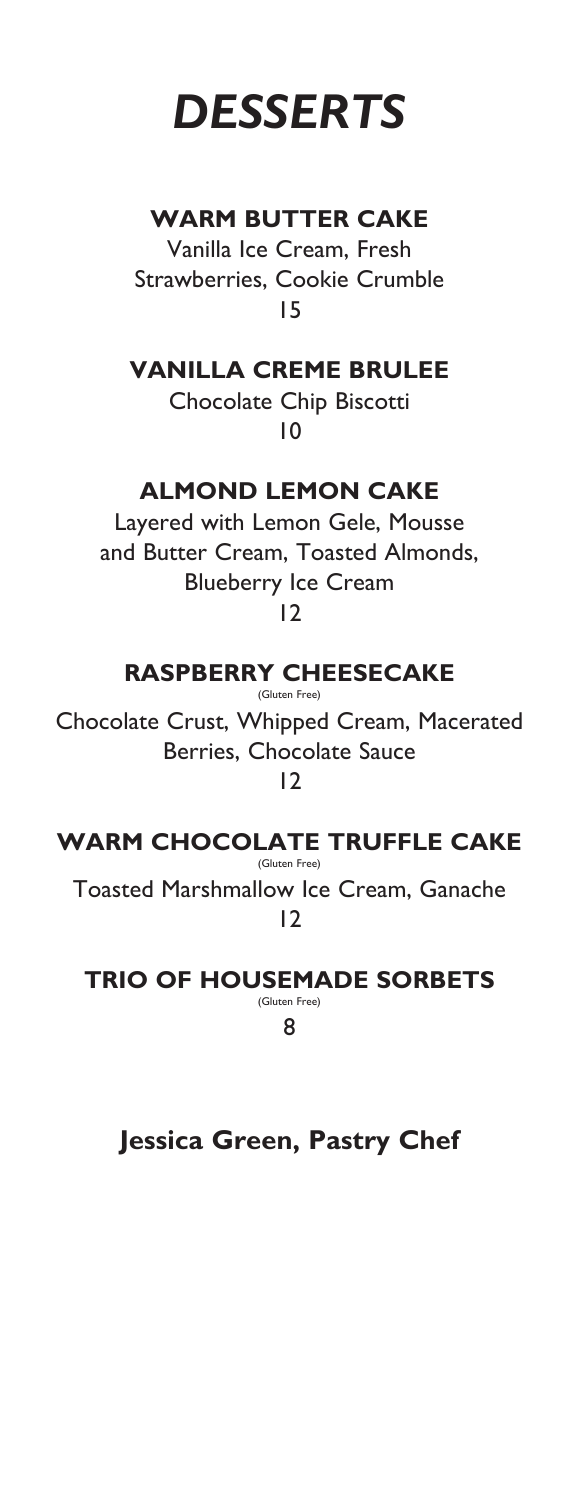## *PORTS & DESSERT WINES*

| DOW'S, BOARDROOM RESERVE<br><b>TAWNY PORTO PORTUGAL</b>                  | Glass<br>8        |
|--------------------------------------------------------------------------|-------------------|
| WARRE'S, OTIMA 10 YR.<br><b>TAWNY PORTO PORTUGAL</b>                     | П                 |
| SEPPELTSFIELD 10YR. TAWNY<br><b>AUSTRALIA</b>                            | $\overline{2}$    |
| <b>DOW'S VINTAGE PORT</b><br>PORTUGAL 2000                               | 24                |
| <b>GRAHAM'S, SIX GRAPES RESERVE</b><br><b>PORTO PORTUGAL</b>             | 9                 |
| <b>WARRE'S WARRIOR FINEST RESERVE PORT</b><br><b>PORTUGAL</b>            | 8                 |
| ALVEAR, SOLERA 1927 SHERRY SPAIN                                         | 18                |
| DEBONNÉ VINEYARD, VIDAL BLANC<br><b>ICE WINE MADISON OHIO 2013</b>       | 16                |
| <b>CHATEAU RIEUSSEC IER CLASSE</b><br><b>SAUTERNES, FRANCE, 2009</b>     | 35                |
| <b>ELK COVE ULTIMA</b><br><b>WILMAMETTE VALLEY, 2014</b>                 | 18                |
| <b>CHATEAU SUDUIRAUT IER CRU CLASSE</b><br><b>SAUTERNES, FRANCE 2007</b> | 26                |
| SAN FELICE BELCARO VIN SANTO DEL<br>CHIANTI CLASSICO, ITALY 2010         | 8                 |
| <b>COCKBURN'S VINTAGE PORT</b><br>PORTUGAL 2015                          | 25                |
| ROYAL TOKAJI 5 PUTTONYOS ASZU<br><b>HUNGARY</b>                          | $22 \overline{)}$ |
|                                                                          |                   |

Bottle FAR NIENTE DOLCE LATE HARVEST NAPA VALLEY CALIFORNIA 2008 129